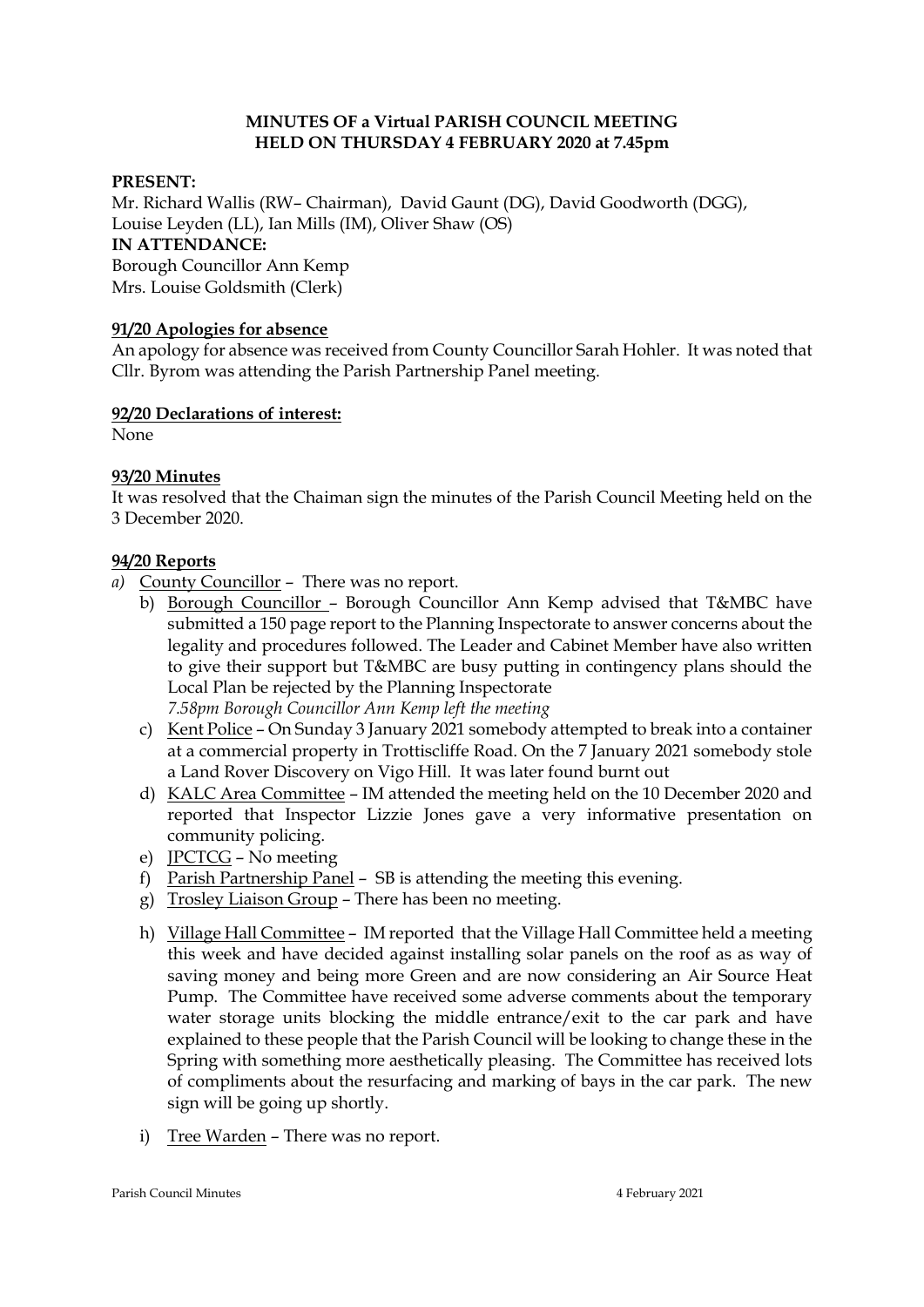j) Courts Committee Meeting – The Clerk has arranged for representatives from the Tennis Club, RW and DGG to meet with the drainage company on the 16 February 2021 to better understand the issue with the drains. The company will high pressure jet wash the drains to both clear them and so that the flow of water can be better understood. It is believe that there must be a sharp turn on the drain underneath the car park which is regularly getting blocked and that an inspection chamber in the area might be needed. The Clerk has arranged for the supply of electricity to be switched from EDF to Octopus who offer much lower rates. A closing statement for the EDF account is expected soon and a refund is due.

# **95/20 Matters arising**

- a) T&MBC Call for Sites/Development of the Local Plan Members noted that the Local Hearing is still suspended – see item 94/20 (b).
- b) Monthly Check of the Defibrillator The Clerk has carried out the monthly check.
- **c)** Review of parking in the Village hall car park Members noted that Four Seasons has replaced the damaged fence between the village hall car park and the tennis club. Members **resolved** to accept a quote from Four Seasons for £207.48 to install a fence to block off the gap in the corner of the car park adjacent to the recreation ground. The 'in' and 'out' system seems to be working well but will be assessed further when the school returns to full capacity post lockdown. A decision about how to block the middle entrance/exit will be discussed in the Spring. It was suggested that 'in' and 'out' signs need to be fitted to the rear of the existing signs so that users of the car park know how to exit the car park.

## **96/20 Finance & Policies**

|  | a) Statement of payments to be made and income received                                                                        |                       |                                |                      |          |        |
|--|--------------------------------------------------------------------------------------------------------------------------------|-----------------------|--------------------------------|----------------------|----------|--------|
|  | <b>National Savings Account:</b><br>Nat West TPC TCC Account:<br>Nat West TPC Reserve Account:<br>Nat West TPC Current Account |                       | £1,718.56                      |                      |          |        |
|  |                                                                                                                                |                       | £12,210.59                     |                      |          |        |
|  |                                                                                                                                |                       | £ 9,458.49                     |                      |          |        |
|  |                                                                                                                                |                       | 254.93<br>£.                   |                      |          |        |
|  | Receipts: None                                                                                                                 |                       |                                |                      |          |        |
|  | <b>Supplier</b>                                                                                                                | Description           |                                | <b>Cheque Number</b> |          | Amount |
|  | Mrs L S Goldsmith                                                                                                              | (Salary 4 weeks)      |                                |                      |          |        |
|  | <b>HMRC</b>                                                                                                                    | $(08/01 - 04/02)$     |                                | 000485               | £.<br>£. | 185.50 |
|  |                                                                                                                                | (Clerk's Tax)         |                                | 000486               |          | 123.60 |
|  | Mrs L S Goldsmith                                                                                                              | (Clerks Expenses)     |                                | 000487               | £        | 90.14  |
|  | Mrs L S Goldsmith                                                                                                              | (Reimbursement Defib) |                                | 000488               | £.       | 77.50  |
|  | William Mott                                                                                                                   |                       | (Village Website Domain)000489 |                      | £.       | 85.00  |
|  | <b>Gel Creative</b>                                                                                                            |                       | (Website Maintenance)          | 000490               | £        | 400.00 |
|  | Total                                                                                                                          |                       |                                |                      | £        | 961.74 |
|  |                                                                                                                                |                       |                                |                      |          |        |

## **Transfer from TPC Reserve Account to TPC Current Account: £900.00**

## **Cheques for signature TPC TCC Account:** None

b) Cheques for signature: It was **resolved** that IM and RW could sign the above cheques.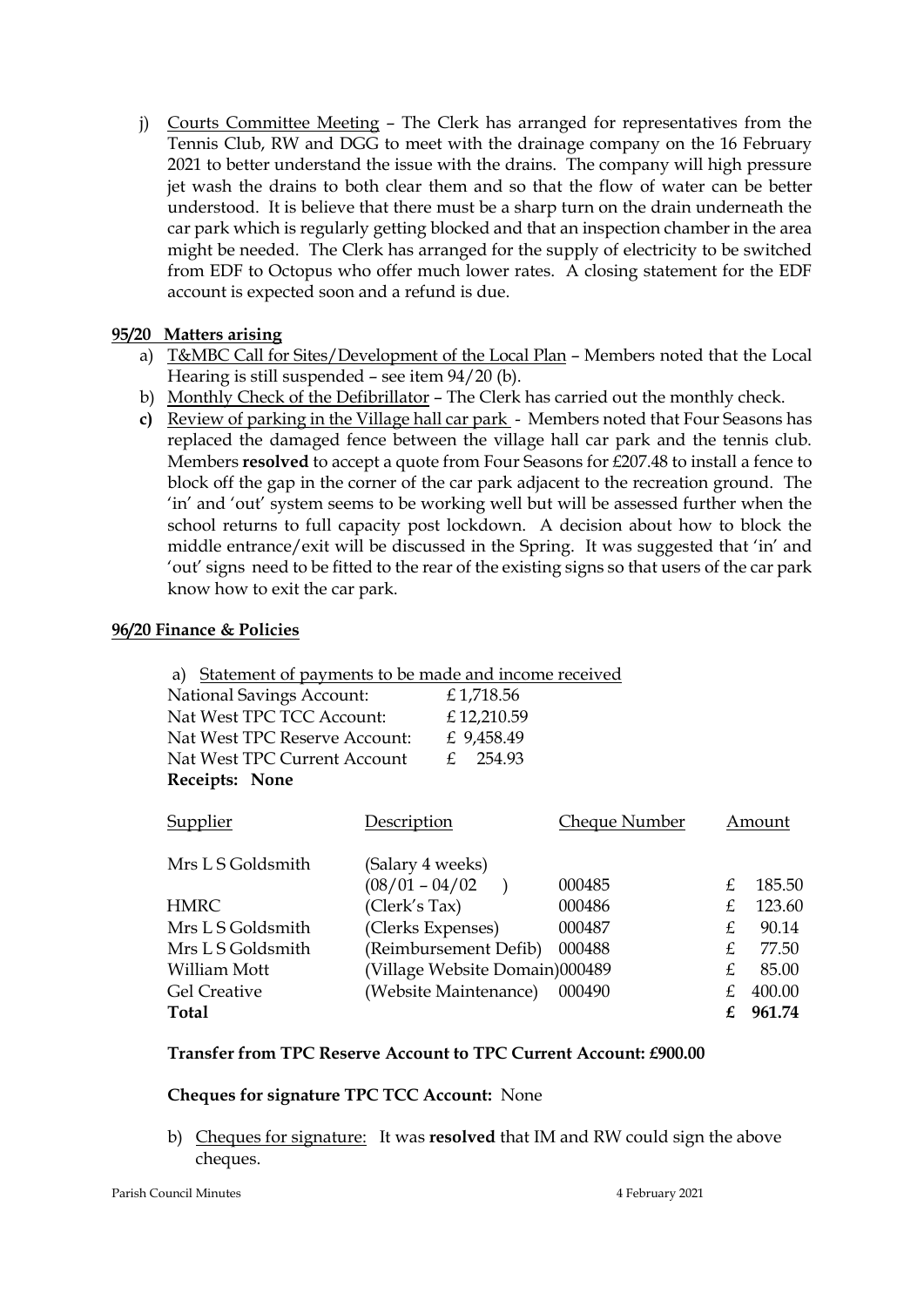# **97/20 Members of public:**

The Clerk read out comments from a member of the public about a number of issues in the village. Concerns about the condition of the road humps, pot holes, mud on the road from the quarry and the amount of litter were noted. The Clerk has sent a comprehensive reply to explain that the Parish Council is reviewing these issues.

## **98/20 Planning**

a) Applications from T&MBC:

1] TM/20/02653/FL – Darrens Meadow Farm, Green Lane, Trottiscliffe

Replacement dayroom *- to ratify a decision between meetings to sent the following objection:* We feel the the location of the proposed building is unacceptable. It should be where the existing day room is. We are unclear about the orientation of the building and feel this needs to be clarified as we are not sure which way is the front. We also feel that the demolition of the current dayroom should precede building the proposed dayroom.

2] TM/21/00048/FL – Coldrum House, Coldrum Lane, Trottiscliffe

Construction of ground floor front infill addition and first floor front extension in place of balcony

*Resolved: No objection* 

b) Applications received after distribution of the agenda

c) Approvals

1] TM/20/02439/TPOC - 9 Green Lane, Trottiscliffe, ME19 5DX

Weeping willow – carry out a 30% crown reduction.

2] TM/20/01688/FL & TM/02429/LB – The Plough Inn, Taylors Lane

Convert old barn outbuilding and attached car port into a village shop with an outside disabled w.c.

3] TM/20/02653/FL – Darrens Meadow Farm, Green Lane, Trottiscliffe

Replacement dayroom

d) Refusals None to consider

e) Withdrawn applications None to consider

f) Planning Appeals

g) Other Planning Issues Nothing to report

## **99/20 Highways, Footways and Footpaths**

1] Reported Faults

i) Traffic calming – Jez Massy from KCC Highways has advised the Clerk that they are looking to reinstate a number of the speed humps in the village. Works are due to start early part of next year.

ii) Confusing Diversion Signs – the Clerk has received a number of complaints about the amount of diversion signs that have been left in the village by KCC and has reported this to the Highways Steward. It was noted that a number of obsolete signs have been removed by local residents

iii) Taylors Lane – potholes – have been reported

iv) Pilgrims Way – various deep potholes have been reported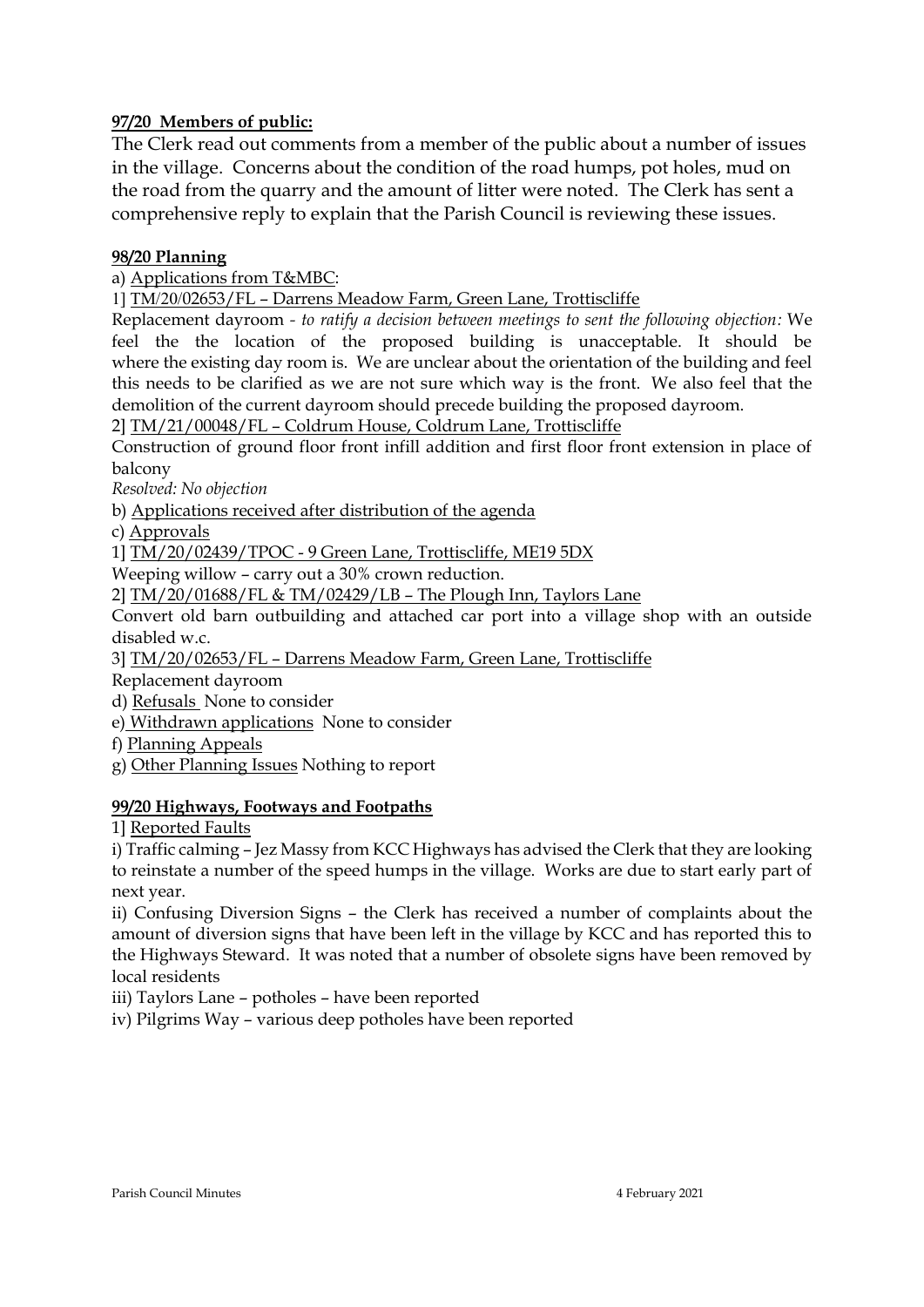2) New faults to be reported

i] MR177 & MR184 – overgrown and cannot get through stiles

ii) Ferns quarry – The Clerk to contact the owners of the quarry regarding the amount of mud on Addington Lane which is causing hazardous driving conditions

iii) Bollards on the village green – the Clerk to report that one has been knocked down

iv) MR187 by Whittakers – Members discussed the condition of the Definitive route and concerns about accessibility. RW reminded Members that this is definitive route and that PROW have made it as accessible as it can be with steps built to specification. PROW's preference is still for the path to be officially diverted to the sloped route, however until there is an agreement amongst landowners there is very little that can be done.

v) Litter – Members were in agreement that litter remains a problem in the village. A formal litter pick cannot be arranged given the current restrictions. Residents should be encouraged to collect litter safely in their own area. Members remain grateful to residents that do collect litter in their area and the Clerk was asked to thank John and Fran Bennett who are regularly seen picking up litter in the village.

vi) Refuse Lorries – The Clerk was asked to find out what can be done about the refuse lorries going along Pinesfield Lane and The Pilgrims which, due to their size, are eroding the edges of the road and leaving mud on the road. The Clerk was asked to find out if Waste Services can use smaller waste lorries in these roads to collect the rubbish.

3] Highways Improvement Plan – The Clerk is waiting for a further update from KCC on a a request for trief kerbs on Taylors Lane. County Councillor Sarah Hohler has advised that all projects are on hold until next year.

4] Open Reach and Fibre Installation - A virtual meeting is to be held with representatives from KCC, Open Reach, the Clerk, RW and IM on the 10 February 2021 to discuss possible road closures and the extent of broadband build to part of the Trottiscliffe community.

## **100/20 Open Spaces, Recreation Ground and Allotments**

1] Recreation Ground and playground – A quote from Four Seasons for £2,201.12 for the repairs to the playground was agreed. The repairs should take place in the Spring in time for the next RoSPA report. One of the swing seats needs to be replaced and the Clerk will obtain some quotes for this.

2] Allotments – Mr David Jones has kindly agreed to collect the rent from the allotment holders again this year. A decision about the rent will be made at the next meeting. A half plot has become available and a local resident who was on the waiting list for the allotments has successfully applied to take it. The Clerk and RW will assess the water supply and the number of standpipes at the allotments and the water usage of the Community Farm.

3] Trottiscliffe School Update – There was no update

4] Community Farm – Day Tree Fellers will be removing the fallen oak tree on the 8 February 2021. Concern was expressed about the condition of the trackway to the side of the allotments and used by the community farm. RW reported that there have been incidents of residents falling on the trackway. Members were in agreement that the track is a path for pedestrians and not a roadway for vehicles. Members discussed the ownership and maintenance of the trackway and it was agreed that the Clerk will circulate a copy of the tenancy agreement in place with the community farm. It was also agreed that the Clerk should urgently arrange a virtual meeting with the Trustees of the Community Farm and representatives of the Parish Council to discuss a number of issues and in particular Health and Safety for both the farm and allotment users. It was noted that people are still visiting the farm despite the restrictions of lockdown and not always observing the COVID 19 rules and guidance. The Clerk was asked to produce a poster to be installed on the gate to the trackway about the need to observe government guidance on COVID 19.